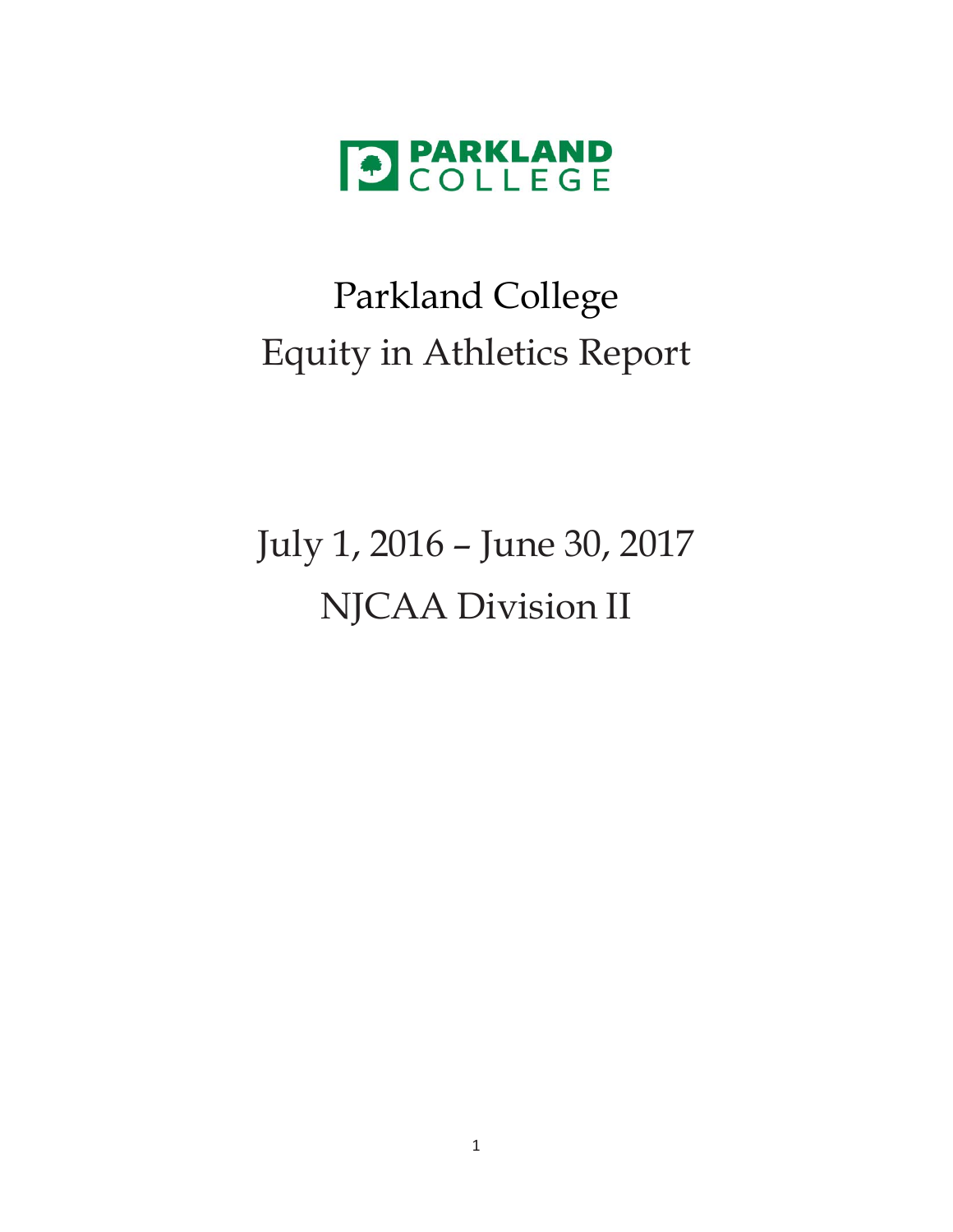## **Number of Full-Time Undergraduate Students by Gender:**

This table shows Fall 2016 semester,  $10^{th}$  day full-time undergraduate only enrollment numbers. District 505 high school dual enrollment, dual credit, and course enrollees are excluded.

|              | <b>Number</b> | <b>Percent</b> |
|--------------|---------------|----------------|
| Male         | 1,471         | 50.5%          |
| Female       | 1,443         | 49.5%          |
| <b>Total</b> | 2,914         | 100.0%         |

#### **Athletically Related Student Aid**

Athletically related student aid is any scholarship, grant, or other form of financial assistance, offered by an institution, the terms of which require the recipient to participate in a program of intercollegiate athletics at the institution. Other student aid, of which a student-athlete simply happens to be the recipient, is not athletically related student aid.

|                                       | Men's        | <b>Women's</b> | Total     |
|---------------------------------------|--------------|----------------|-----------|
|                                       | <b>Teams</b> | <b>Teams</b>   |           |
| <b>Athletic Student Aid</b>           | \$189,420    | \$189,420      | \$378,840 |
| Percent of Total Athletic Student Aid | 50%          | 50%            | 100%      |

#### **Total Athletic Expenses**

Total Expenses are all expenses attributable to intercollegiate athletic activities. These include appearance guarantees and options, athletically related student aid, contract services, equipment, fundraising activities, operating expenses i.e.(game-day expenses), promotional activities, recruiting expenses, salaries and benefits, supplies, travel, and any other expenses attributable to intercollegiate athletic activities.

| <b>Sport</b>                                     | <b>Men's Teams</b> | Women's<br><b>Teams</b> | Total       |
|--------------------------------------------------|--------------------|-------------------------|-------------|
| <b>Basketball</b>                                | \$136,731          | \$119,678               | \$256,409   |
| <b>Baseball</b>                                  | \$217,923          | \$0                     | \$217,923   |
| Golf                                             | \$75,911           | \$0                     | \$75,911    |
| Soccer                                           | \$112,848          | \$112,273               | \$225,121   |
| <b>Softball</b>                                  | \$0                | \$118,401               | \$118,401   |
| Volleyball                                       | \$0                | \$162,279               | \$162,279   |
| Total Expenses excluding football and basketball | \$406,682          | \$392,953               | \$799,635   |
| Total Expenses Men's and Women's Teams           | \$543,413          | \$512,631               | \$1,056,044 |
| <b>Expenses Not Allocated by Gender</b>          |                    |                         | \$285,080   |
| <b>Grand Total Expenses</b>                      |                    |                         | \$1,341,124 |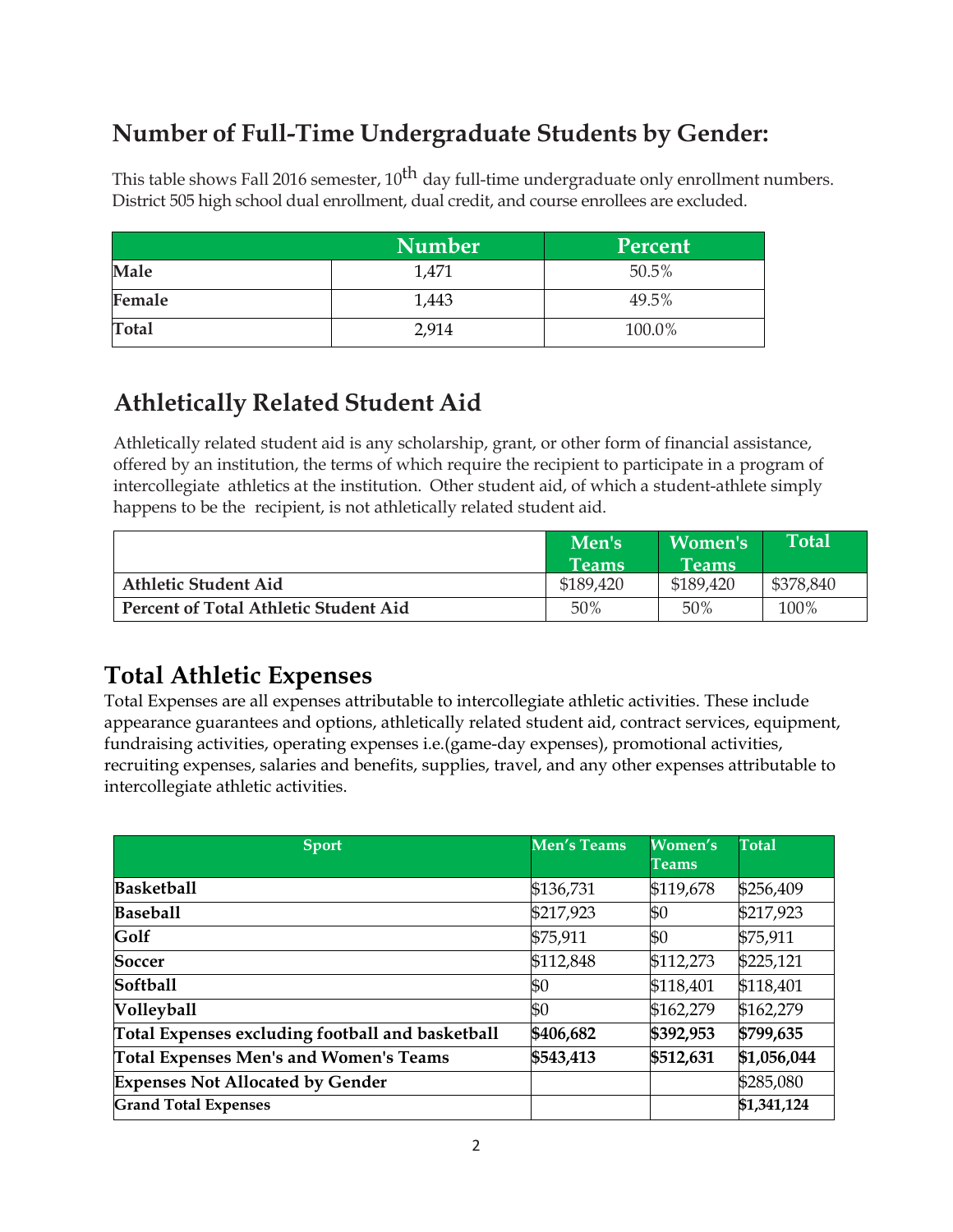## **Athletic Operating Expenses**

Athletic Operating expenses include all expenses an institution incurs attributable to home, away, and neutral-site intercollegiate athletic contests (commonly known as "game-day expenses''), for (A) Lodging, meals, transportation, uniforms, and equipment for coaches, team members, support staff (including, but not limited to team managers and trainers), and others; and (B) Officials.

| <b>Sport</b>                     | Men's<br><b>Teams</b> | Women's<br><b>Teams</b> | <b>Total</b> |
|----------------------------------|-----------------------|-------------------------|--------------|
| <b>Basketball</b>                | \$42,617              | \$35,468                | \$78,085     |
| <b>Baseball</b>                  | \$86,051              | \$0                     | \$86,051     |
| Golf                             | \$36,505              | \$0                     | \$36,505     |
| Soccer                           | \$44,347              | \$44,188                | \$88,535     |
| Softball                         | \$0                   | \$34,182                | \$34,182     |
| Volleyball                       | \$0                   | \$62,951                | \$62,951     |
| <b>Total Operating Expenses:</b> |                       |                         | \$386,309    |

## **Athletic Participation and Operating Expenses per Participant**

A participant is a student who, as of the day of a varsity team's first scheduled contest: (a) is listed on the varsity team's roster; (b) receives athletically related student aid; or (c) practices with the varsity team and receives coaching from one or more varsity coaches. Any student who satisfies one or more of the criteria above is a participant, including a student on a team the institution designates or defines as junior varsity, freshman, or novice, or a student who is withheld from competition to preserve eligibility (i.e., a redshirt), or for academic, medical, or other reasons. Student-athletes who participate in more than one sport are counted in each sport.

|                           | Participation |              | <b>Operating Expenses per Participant</b> |              |  |  |
|---------------------------|---------------|--------------|-------------------------------------------|--------------|--|--|
| <b>Sport</b>              | Men           | <b>Women</b> | Men                                       | <b>Women</b> |  |  |
| <b>Basketball</b>         | 16            | 14           | \$2,664                                   | \$2,533      |  |  |
| <b>Baseball</b>           | 38            |              | \$2,265                                   | \$0          |  |  |
| Golf                      | 9             |              | \$4,056                                   | \$0          |  |  |
| Soccer                    | 22            | 20           | \$2,016                                   | \$2,209      |  |  |
| Softball                  | 0             | 18           | \$0                                       | \$1,899      |  |  |
| Volleyball                |               | 18           | \$0                                       | \$3,497      |  |  |
| <b>Total Participants</b> | 85            | 70           |                                           |              |  |  |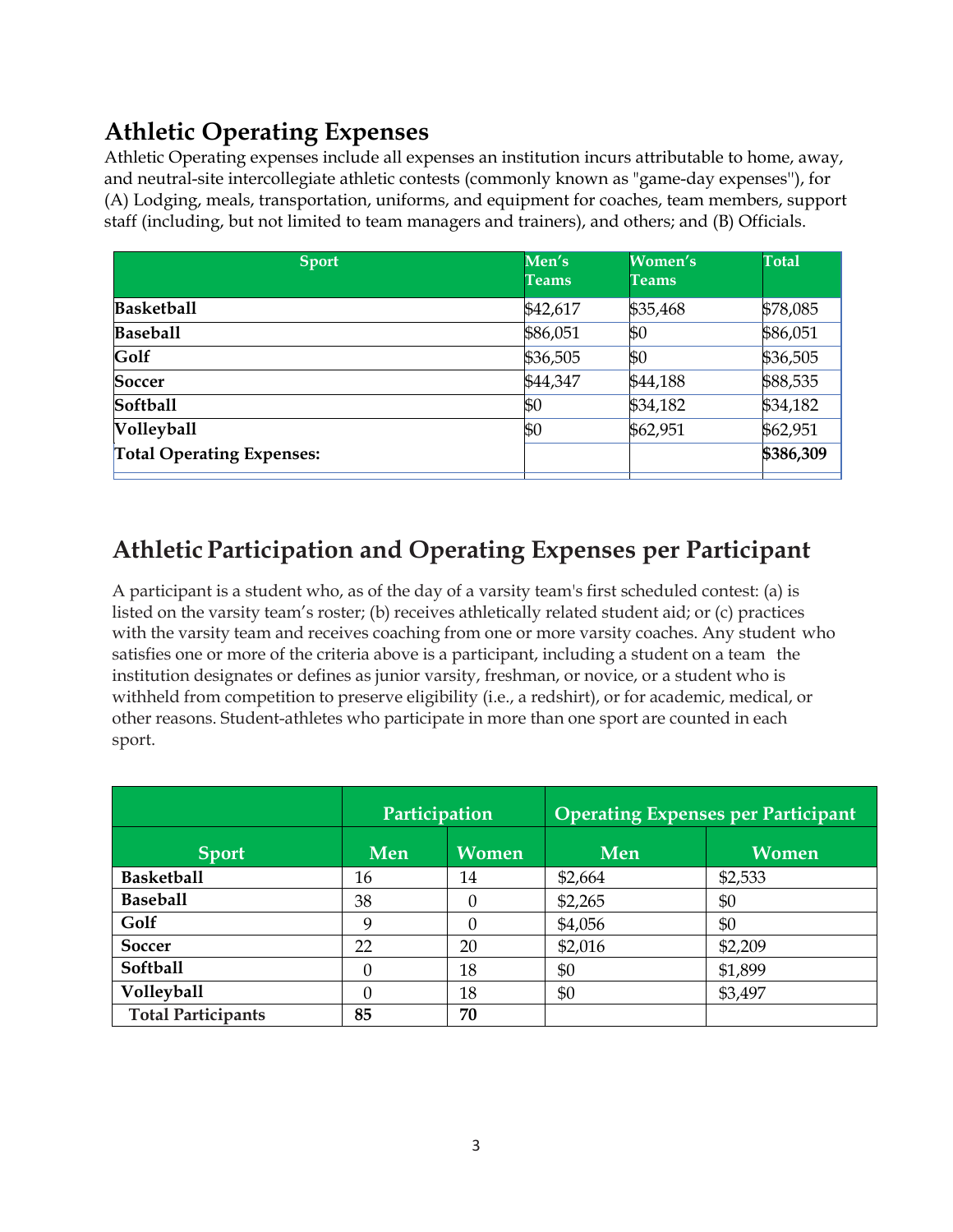#### **Athletic Recruiting Expenses**

Recruiting expenses are all expenses an institution incurs attributable to recruiting activities. This includes, but not limited to, expenses for lodging, meals, telephone use, and transportation for both recruits and personnel engaged in recruiting, and other expenses for official and unofficial visits, and all other expenses related to recruiting.

|                                 | <b>Men's Teams</b> | <b>Women's Teams</b> |
|---------------------------------|--------------------|----------------------|
| <b>Total Recruiting Expense</b> | \$2,500            | \$2.500              |

#### **Total Athletic Revenues**

Total Revenues are all revenues attributable to intercollegiate athletic activities. This means revenues from appearance guarantees and options, an athletic conference, tournament or bowl games, concessions, contributions from alumni and others, institutional support, program advertising and sales, radio and television, royalties, signage and other sponsorships, sports camps, State or other government support, student activity fees, ticket and luxury box sales, and any other revenues attributable to intercollegiate athletic activities.

| <b>Sport</b>                                    | Men's        | Women's      | <b>Total</b> |
|-------------------------------------------------|--------------|--------------|--------------|
|                                                 | <b>Teams</b> | <b>Teams</b> |              |
| <b>Basketball</b>                               | \$139,240    | \$128,544    | \$267,784    |
| <b>Baseball</b>                                 | \$215,026    | \$0          | \$215,026    |
| Golf                                            | \$93,205     | \$0          | \$93,205     |
| <b>Soccer</b>                                   | \$107,922    | \$102,723    | \$210,645    |
| <b>Softball</b>                                 | \$0          | \$116,970    | \$116,970    |
| <b>Volleyball</b>                               | \$0          | \$200,694    | \$200,694    |
| <b>Total Revenues excluding basketball</b>      | \$416,153    | \$420,387    | \$836,540    |
| <b>Total Revenues Men's &amp; Women's Teams</b> | \$555,393    | \$548,931    | \$1,104,324  |
| <b>Revenues Not Allocated by Gender</b>         |              |              | \$236,800    |
| <b>Grand Total Revenues</b>                     |              |              | \$1,341,124  |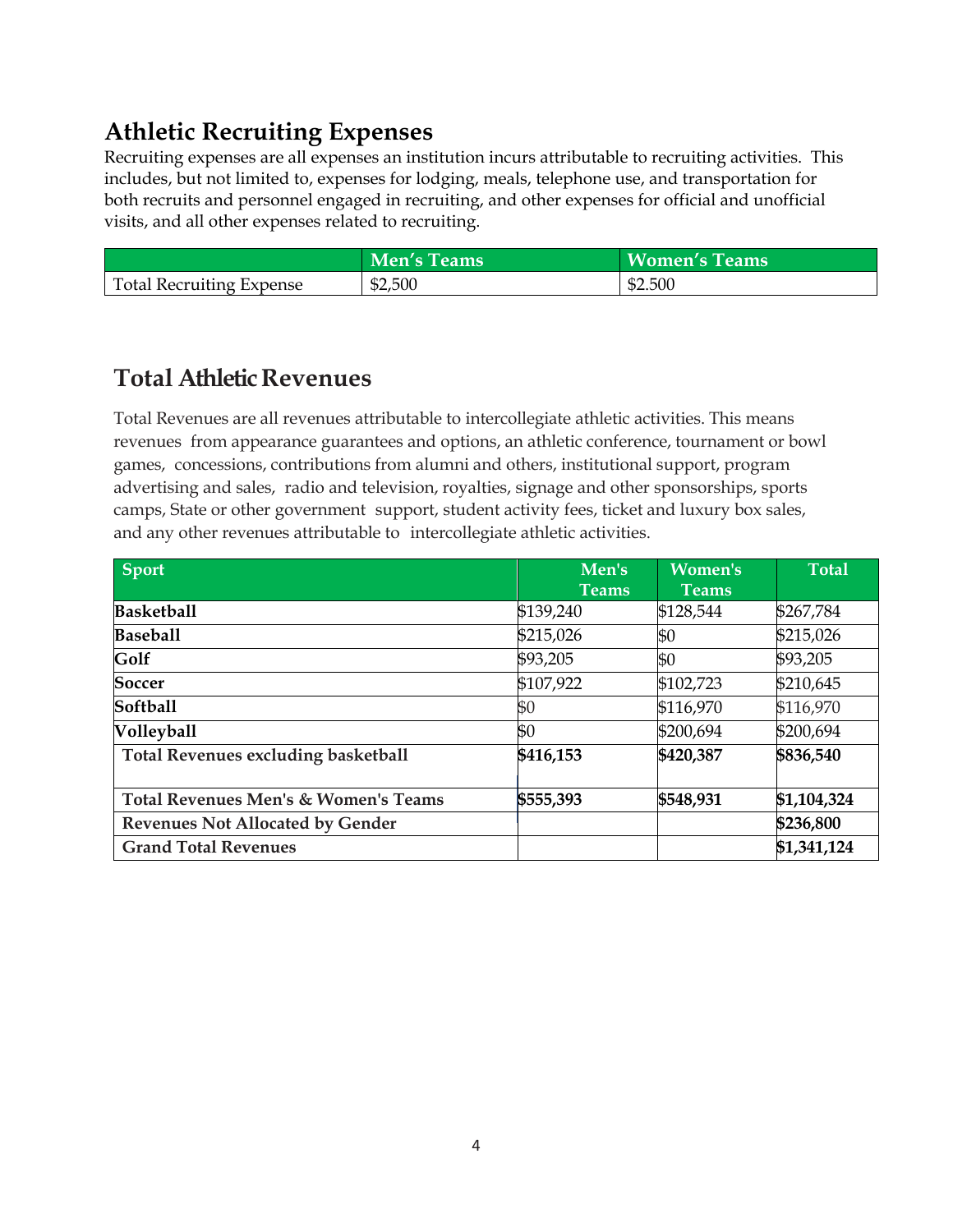#### **Head Coaches' Assignments**

These tables list the number of head coaches assigned to each team, whether that coach is a male or female, whether that coach is assigned to that team on a full-time or part-time basis, and whether that coach is a full-time or part-time employee of the institution. The table includes paid coaches, volunteer coaches, interns, and graduate assistant coaches. For purposes of this report, the term "Full Time Coaching Duties" means the individual's employment responsibilities at the institution are exclusively those as coach of that team, and only that team, and are consistent with the institution's definition of a full-time employee of the institution or part-time employee of the institution. For purposes of this report, the term "Full Time Employee" means the individual's overall employment responsibilities at the institution are consistent with the institution's definition of a full-time employee although that individual may have responsibilities other than as coach of that team, either within the athletic department or another department of the institution.

|                                | <b>Male Head Coaches</b>                             |                                |                                     |                                                                                                      |                           | <b>Female Head Coaches</b>     |                                     |                                                                                     |                                        |
|--------------------------------|------------------------------------------------------|--------------------------------|-------------------------------------|------------------------------------------------------------------------------------------------------|---------------------------|--------------------------------|-------------------------------------|-------------------------------------------------------------------------------------|----------------------------------------|
| <b>Varsity</b><br><b>Teams</b> | <b>Full-Time</b><br><b>Coaching</b><br><b>Duties</b> | Part-<br>Time<br><b>Duties</b> | College<br><b>Coaching Employee</b> | <b>Full-Time Part-T ime Full-Time</b><br><b>College</b><br><b>Employee</b><br>or<br><b>Volunteer</b> | Coaching<br><b>Duties</b> | Part-<br>Time<br><b>Duties</b> | College<br><b>Coaching Employee</b> | <b>Full-Time Part-T ime</b><br>College<br>Employee<br><b>or</b><br><b>Volunteer</b> | <b>Total</b><br>Head<br><b>Coaches</b> |
| <b>Basketball</b>              |                                                      |                                |                                     |                                                                                                      |                           | 0                              |                                     |                                                                                     |                                        |
| <b>Baseball</b>                |                                                      |                                |                                     |                                                                                                      |                           | 0                              |                                     |                                                                                     |                                        |
| Golf                           |                                                      |                                |                                     |                                                                                                      |                           |                                |                                     |                                                                                     |                                        |
| Soccer                         |                                                      |                                |                                     |                                                                                                      |                           |                                |                                     |                                                                                     |                                        |
| <b>Total</b>                   |                                                      |                                |                                     |                                                                                                      |                           |                                |                                     |                                                                                     |                                        |

#### Head Coaches- Men's Teams

Head Coaches- Women's Teams

|                                |                                                      |                                | <b>Male Head Coaches</b>            |                                                                                        | <b>Female Head Coaches</b> |                                       |         |                                                                                                              |                      |
|--------------------------------|------------------------------------------------------|--------------------------------|-------------------------------------|----------------------------------------------------------------------------------------|----------------------------|---------------------------------------|---------|--------------------------------------------------------------------------------------------------------------|----------------------|
| <b>Varsity</b><br><b>Teams</b> | <b>Full-Time</b><br><b>Coaching</b><br><b>Duties</b> | Part-<br>Time<br><b>Duties</b> | College<br><b>Coaching Employee</b> | <b>Full-Time Part-T ime Full-Time</b><br>College<br>Employee<br>or<br><b>Volunteer</b> | Coaching<br><b>Duties</b>  | Part-<br><b>Time</b><br><b>Duties</b> | College | <b>Full-Time Part-Time</b><br>College<br><b>Coaching Employee Employee</b><br>or<br><b>Volunteer Coaches</b> | <b>Total</b><br>Head |
| <b>Basketball</b>              |                                                      |                                |                                     |                                                                                        |                            |                                       |         |                                                                                                              |                      |
| Soccer                         |                                                      |                                |                                     |                                                                                        |                            |                                       |         |                                                                                                              |                      |
| Softball                       |                                                      |                                |                                     |                                                                                        |                            |                                       |         |                                                                                                              |                      |
| Volleyball                     |                                                      |                                |                                     |                                                                                        |                            |                                       |         |                                                                                                              | 1                    |
| <b>Total</b>                   |                                                      |                                |                                     |                                                                                        |                            |                                       |         |                                                                                                              | 4                    |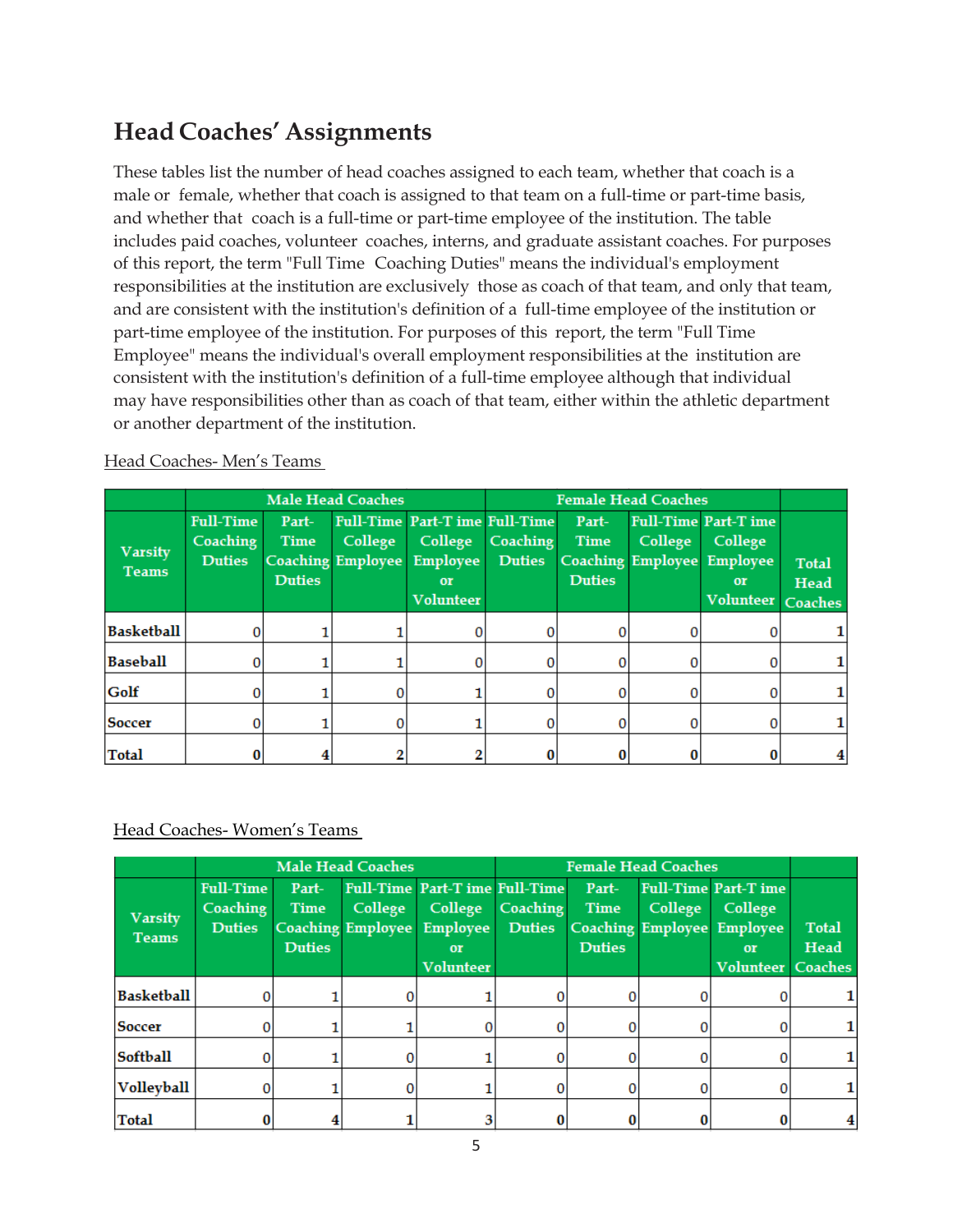#### Head Coaches' Salaries- Men's and Women's Teams

This table includes only salaries and bonuses paid to head coaches as compensation for coaching. It does not include benefits. Volunteer coaches are not included in calculating the average salary and the Full- Time Equivalent (FTE) Total.

|                                                                             | Men's<br><b>Teams</b> | Women's<br><b>Teams</b> |
|-----------------------------------------------------------------------------|-----------------------|-------------------------|
| Average Annual Institutional Salary per Head Coaching Position              | \$12,212              | \$12,715                |
| Number of Head Coaching Positions Used to Calculate the Average 4           |                       |                         |
| Number of Volunteer Head Coaching Positions                                 |                       |                         |
| Average Annual Institutional Salary per Full-time equivalent (FTE) \$19,539 |                       | \$20,344                |
| Sum of Full-Time Equivalent (FTE) Positions Used to Calculate the 2.50      |                       | 2.50                    |

#### **Assistant Coaches' Assignments**

These tables list the number of assistant coaches assigned to each team, whether that coach is a male or female, whether that coach is assigned to that team on a full-time or part-time basis, and whether that coach is a full-time or part-time employee of the institution. The table includes paid coaches, volunteer coaches, interns, and graduate assistant coaches. For purposes of this report, the term "Full Time Coaching Duties" means the individual's employment responsibilities at the institution are exclusively those as coach of that team, and only that team, and are consistent with the institution's definition of a full-time employee of the institution or part-time employee of the institution. For purposes of this report, the term "Full Time Employee" means the individual's overall employment responsibilities at the institution are consistent with the institution's definition of a full-time employee although that individual may have responsibilities other than as coach of that team, either within the athletic department or another department of the institution**.**

|                                |                                                      |                                       | <b>Male Head Coaches</b> |                                                                                                         | <b>Female Head Coaches</b> |                                       |         |                                                                                                       |                                        |
|--------------------------------|------------------------------------------------------|---------------------------------------|--------------------------|---------------------------------------------------------------------------------------------------------|----------------------------|---------------------------------------|---------|-------------------------------------------------------------------------------------------------------|----------------------------------------|
| <b>Varsity</b><br><b>Teams</b> | <b>Full-Time</b><br><b>Coaching</b><br><b>Duties</b> | Part-<br><b>Time</b><br><b>Duties</b> | <b>College</b>           | <b>Full-Time Part-Time Full-Time</b><br><b>College</b><br>Coaching Employee Employee<br>or<br>Volunteer | Coaching<br><b>Duties</b>  | Part-<br><b>Time</b><br><b>Duties</b> | College | <b>Full-Time Part-T ime</b><br>College<br><b>Coaching Employee Employee</b><br>or<br><b>Volunteer</b> | <b>Total</b><br>Head<br><b>Coaches</b> |
| <b>Basketball</b>              |                                                      |                                       |                          |                                                                                                         |                            |                                       |         |                                                                                                       |                                        |
| <b>Baseball</b>                |                                                      |                                       |                          |                                                                                                         |                            |                                       |         |                                                                                                       |                                        |
| Golf                           |                                                      | 0                                     |                          |                                                                                                         |                            |                                       |         |                                                                                                       |                                        |
| Soccer                         |                                                      |                                       |                          |                                                                                                         |                            |                                       |         |                                                                                                       |                                        |
| <b>Total</b>                   |                                                      |                                       |                          |                                                                                                         |                            |                                       |         |                                                                                                       |                                        |

Assistant Coaches- Men's Teams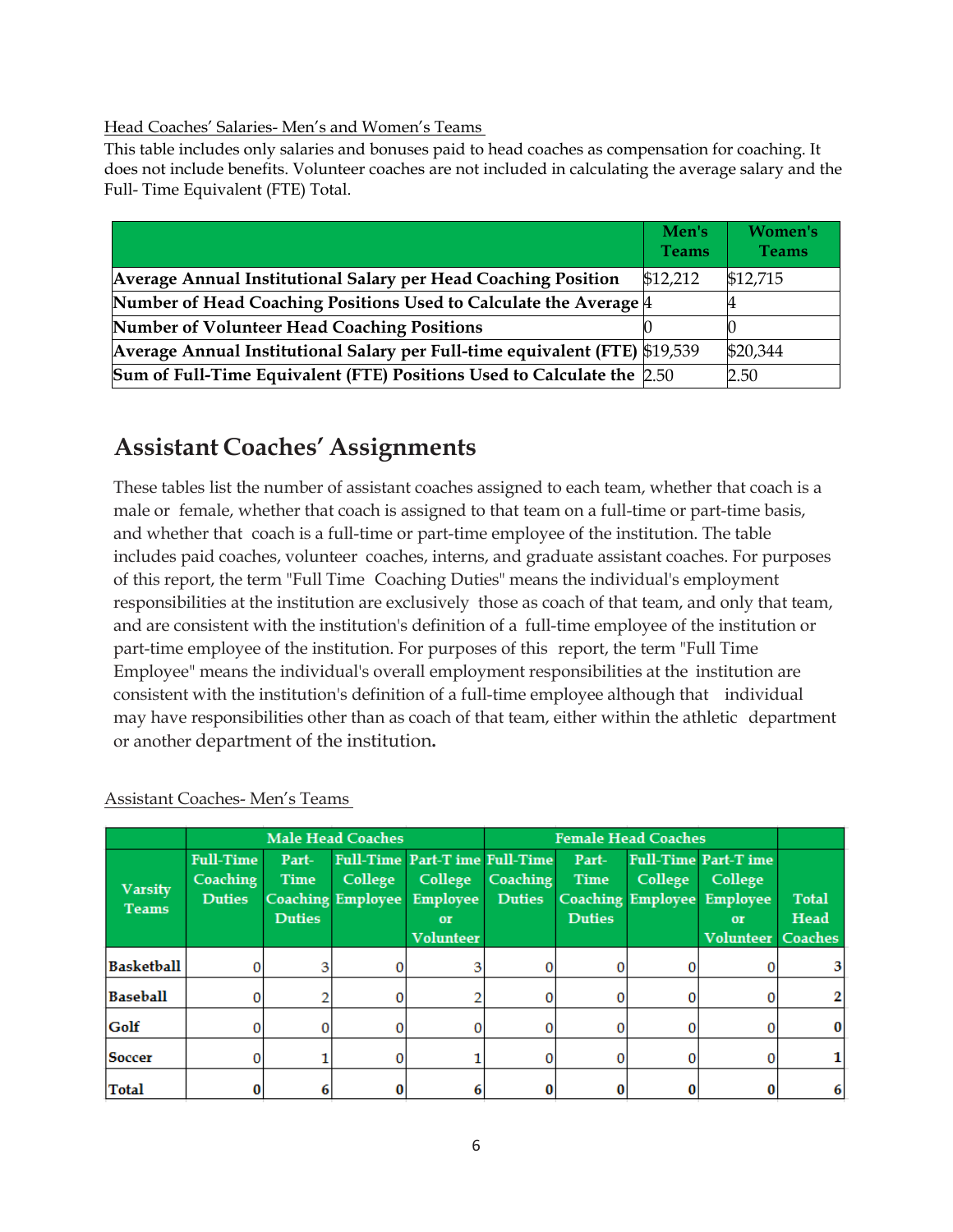#### Assistant Coaches- Women's Teams

|                                |                                               |                                       | <b>Male Head Coaches</b>                   |                                                                                              | <b>Female Head Coaches</b>       |                                       |                                            |                                                                             |                                        |
|--------------------------------|-----------------------------------------------|---------------------------------------|--------------------------------------------|----------------------------------------------------------------------------------------------|----------------------------------|---------------------------------------|--------------------------------------------|-----------------------------------------------------------------------------|----------------------------------------|
| <b>Varsity</b><br><b>Teams</b> | <b>Full-Time</b><br>Coaching<br><b>Duties</b> | Part-<br><b>Time</b><br><b>Duties</b> | <b>College</b><br><b>Coaching Employee</b> | <b>Full-Time Part-Time Full-Time</b><br><b>College</b><br>Employee<br>or<br><b>Volunteer</b> | <b>Coaching</b><br><b>Duties</b> | Part-<br><b>Time</b><br><b>Duties</b> | <b>College</b><br><b>Coaching Employee</b> | <b>Full-Time Part-Time</b><br>College<br>Employee<br>or<br><b>Volunteer</b> | <b>Total</b><br>Head<br><b>Coaches</b> |
| <b>Basketball</b>              |                                               |                                       |                                            |                                                                                              |                                  |                                       |                                            |                                                                             |                                        |
| Soccer                         |                                               |                                       |                                            |                                                                                              |                                  |                                       |                                            |                                                                             |                                        |
| Softball                       |                                               |                                       |                                            |                                                                                              |                                  |                                       |                                            |                                                                             |                                        |
| Volleyball                     |                                               |                                       |                                            |                                                                                              |                                  |                                       |                                            |                                                                             |                                        |
| <b>Total</b>                   |                                               |                                       |                                            |                                                                                              |                                  |                                       |                                            |                                                                             | 11                                     |

Assistant Coaches' Salaries- Men's and Women's Teams

This table includes only salaries and bonuses paid to assistant coaches as compensation for coaching. It does not include benefits. Volunteer coaches are not included in calculating the average salary and the Full- Time Equivalent (FTE) Total.

|                                                                    | Men's<br><b>Teams</b> | Women's<br><b>Teams</b> |
|--------------------------------------------------------------------|-----------------------|-------------------------|
| Average Annual Institutional Salary per Head Coaching Position     | \$5,400               | \$5,400                 |
| Number of Assistant Coaching Positions Used to Calculate Average   | 4                     |                         |
| Number of Volunteer Assistant Coaching Positions                   |                       | n                       |
| Average Annual Institutional Salary per Full-time equivalent (FTE) | \$14,400              | \$18,000                |
| Sum of Full-Time Equivalent (FTE) Positions Used to Calculate the  | 1.50                  | 1.50                    |